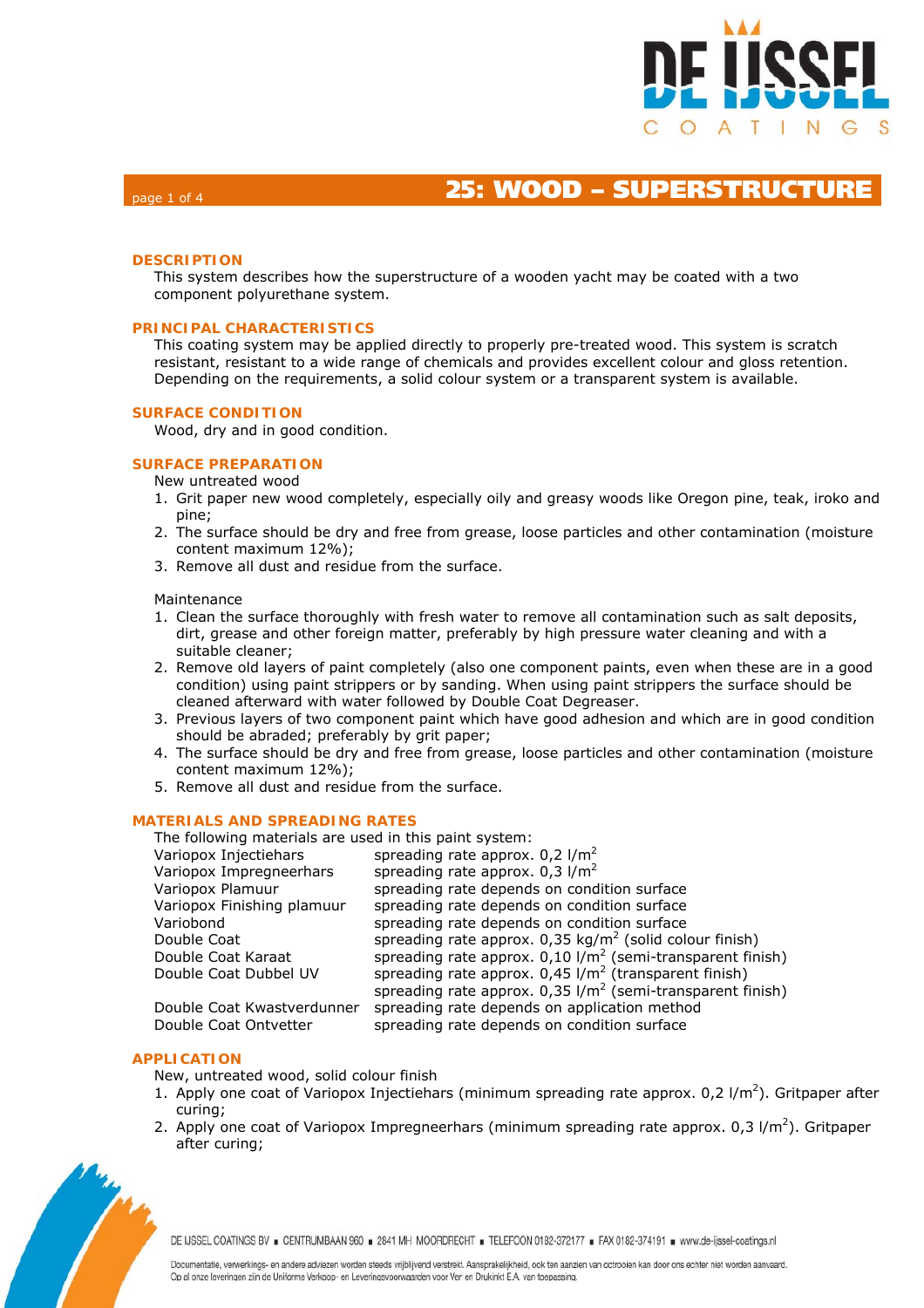

# **25: WOOD – SUPERSTRUCTURE**

- 3. Repair damaged areas with a suitable filler such as Variopox Plamuur, Variopox Finishing plamuur or Variobond. Gritpaper surface after curing (see additional information);
- 4. Apply four to five coats of Double Coat at a total dry film thickness of 160 μm (minimum spreading rate approx.  $0,35$  l/m<sup>2</sup>).

#### New, untreated wood, transparent finish

- 1. Apply one coat of Variopox Injectiehars (minimum spreading rate approx.  $0.2 \frac{1}{m^2}$ ). Gritpaper after curing;
- 2. Apply five to six coats of Double Coat Dubbel UV at a total dry film thickness of 200 μm (minimum spreading rate approx.  $0,45$  l/m<sup>2</sup>).

New, untreated wood, semi-transparent finish

- 1. Apply one coat of Variopox Injectiehars (minimum spreading rate approx.  $0.2 \frac{1}{m^2}$ ). Gritpaper after curing;
- 2. Apply one coat of Double Coat Karaat at a total dry film thickness of 40 μm (minimum spreading rate approx.  $0,10$  l/m<sup>2</sup>;
- 3. Apply four to five coats of Double Coat Dubbel UV at a total dry film thickness of 160 μm (minimum spreading rate approx.  $0.35$  l/m<sup>2</sup>).

#### Maintenance

Repair damaged areas using one of the above recommendations.

## **ADDITIONAL INFORMATION**

• Wood

Wood is a natural product and will deteriorate under the influence of moisture, mould and fungus. The speed of this process depends on various factors, amongst others the type of wood, the temperature, the moisture content of the wood, of the boat is exposed to sweet or salt water, etc. Applying a suitable coating system will improve the durability and extend the lifetime. Tropical woods may contain contaminants which may cause coating defects such as discoloration, slow curing, blistering or loss of adhesion. Thorough degreasing and careful sanding of such woods will prevent problems.

• Previous paint: one or two component?

When it is not known if the previous coating system was based on one- or two component products, this can determined with a simple test. Soak a small piece of cloth in Double Coat Ontvetter and leave this for 15 minutes on the surface. Remove the cloth and check the surface. When the previous paint has not dissolved, is not softened and cannot be easily be removed it is most probably a two component paint. Only then it is possible to apply a fresh coat of two component paint.

- Repair (only for finishes in colour, not transparent or semi-transparent)
- Damaged areas and dents may be repaired with Variopox Plamuur. When a smooth, fine finish is required, Variopox Finishing Plamuur may be used as second filler. Grit paper surface after application and curing of the filler and clean and degrease surface with Double Coat Ontvetter. Touch-up repaired areas with the following layer of the coating system to eliminate absorption of the filler. As alternative to Variopox Plamuur, Variobond may be used as filler or bonding paste.

### • Durability and surface preparation

The durability of any paint system depends on a number of variables, amongst others: total dry film thickness, method of application, skill of labour, the conditions during which the coating is applied and cured, the exposure conditions during service and the preparation of the surface. Insufficient surface preparation might lead to blistering and loss of adhesion.



DE IJSSEL COATINGS BV = CENTRUMBAAN 960 = 2841 MH MOORDRECHT = TELEFOON 0182-372177 = FAX 0182-374191 = www.de-ijssel-coatings.nl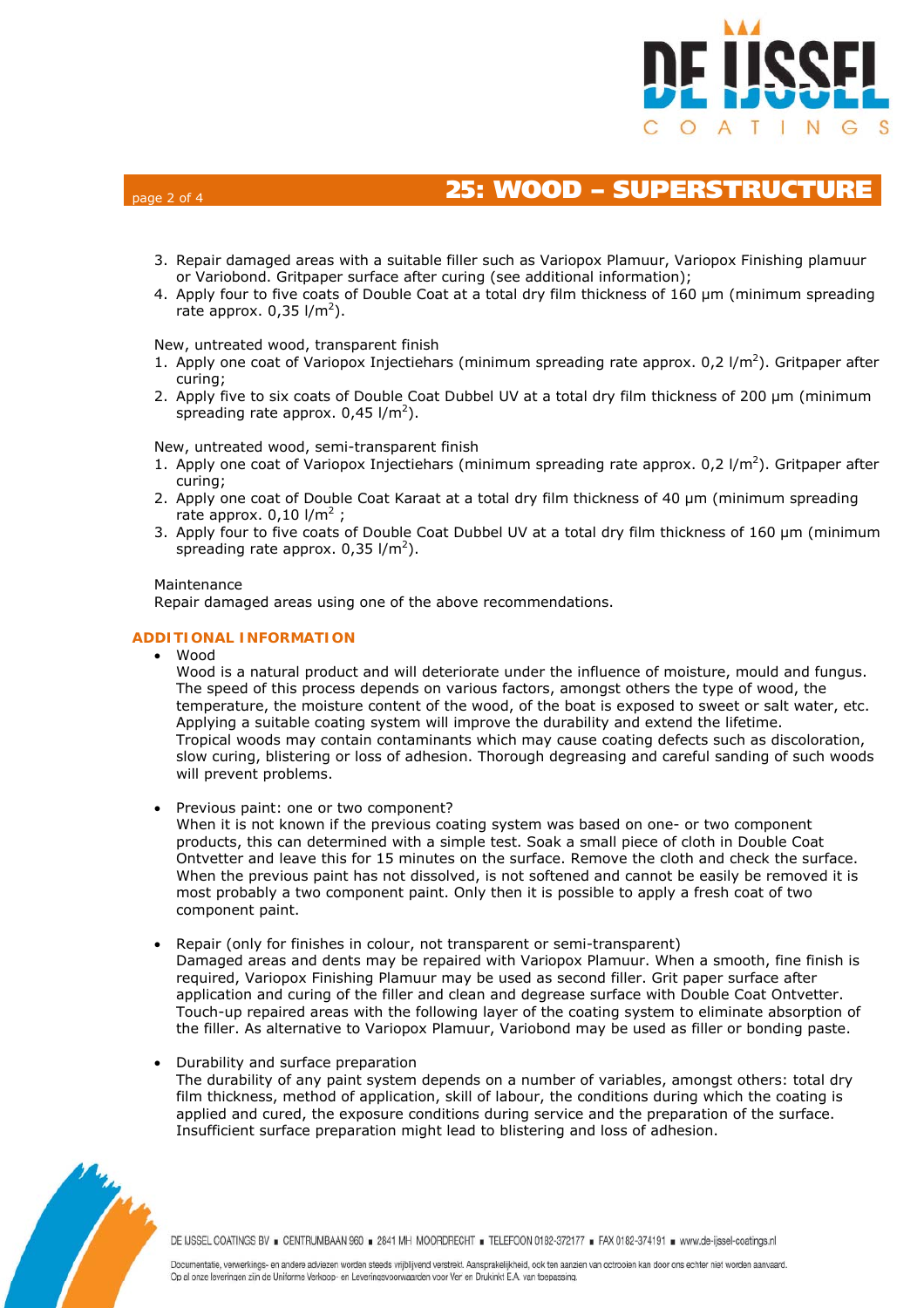

# page 3 of 4 **25: WOOD – SUPERSTRUCTURE**

• Sanding

A durable adhesion will be obtained by thorough preparation of the surface. This may be achieved by sanding the surface. Sanding is also necessary when the time elapsed between application of each coat exceeds the maximum overcoating interval.

During application of the finishing coats, we recommend to use for each coat a finer grit paper. The table gives the recommended grit sizes:

| Grit paper:   | Recommended for:                                                                                |  |  |  |  |  |  |
|---------------|-------------------------------------------------------------------------------------------------|--|--|--|--|--|--|
| $P24 - P36$   | Suitable for steel prior to application of IJmopox ZF primer.                                   |  |  |  |  |  |  |
| P60           | Suitable for polyester gelcoat prior to the use of epoxy adhesives and bonding pastes.          |  |  |  |  |  |  |
| $P60 - P80$   | Suitable for:                                                                                   |  |  |  |  |  |  |
|               | Removal of old coats of paint,                                                                  |  |  |  |  |  |  |
|               | Sanding aluminium prior to application of IJmopox ZF primer.                                    |  |  |  |  |  |  |
| P120          | Suitable for:                                                                                   |  |  |  |  |  |  |
|               | Sanding polyester gelcoat prior to repair with fillers,                                         |  |  |  |  |  |  |
|               | Sanding of Variopox Injectiehars, Variopox Impregneerhars and Variopox Universele               |  |  |  |  |  |  |
|               | hars.                                                                                           |  |  |  |  |  |  |
| $P120 - P180$ | Suitable for:                                                                                   |  |  |  |  |  |  |
|               | Wood, after application of first coat of paint,                                                 |  |  |  |  |  |  |
|               | Epoxy fillers,                                                                                  |  |  |  |  |  |  |
|               | Polyester fillers,<br>Sanding of IJmopox ZF primer and/or IJmopox HB coating between each coat. |  |  |  |  |  |  |
| $P180 - P220$ | Suitable for:                                                                                   |  |  |  |  |  |  |
|               | Sanding of Variopox Injectiehars, Variopox Impregneerhars and Variopox Universele               |  |  |  |  |  |  |
|               | hars,                                                                                           |  |  |  |  |  |  |
|               | Sanding of IJmopox ZF primer or IJmopox HB coating prior to application of Double               |  |  |  |  |  |  |
|               | Coat.                                                                                           |  |  |  |  |  |  |
| $P220 - P280$ | Suitable for sanding gelcoat prior to application of Double Coat.                               |  |  |  |  |  |  |
| $P320 - P400$ | Suitable for sanding Double Coat between each coat.                                             |  |  |  |  |  |  |
| P600          | Suitable for sanding Double Coat prior to application of the final coat Double Coat when        |  |  |  |  |  |  |
|               | dark colours are used such as DC 855, DC 854 and RAL 5011, etc.                                 |  |  |  |  |  |  |
| Finer then    | Suitable to remove dull areas prior to polishing.                                               |  |  |  |  |  |  |
| P600          |                                                                                                 |  |  |  |  |  |  |

## • Example application schedule (solid colour finish)

|                |                                                                             | dry film  | spreading         | recoating<br>interval |                                                                              |
|----------------|-----------------------------------------------------------------------------|-----------|-------------------|-----------------------|------------------------------------------------------------------------------|
|                |                                                                             | thickness | rate<br>$(m^2/l)$ | at<br>20 °C           | preparation before next step                                                 |
| step           |                                                                             | (µm)      |                   |                       |                                                                              |
| 1              | Pre-treatment                                                               |           |                   |                       |                                                                              |
| 2              | Apply Variopox Injectiehars                                                 | n.a.      | n.a.              | 16 hours              | Sanding P120.                                                                |
| 3              | Apply Variopox<br>Impregneerhars                                            | n.a.      | n.a.              | 16 hours              | Sanding P120.                                                                |
| $\overline{4}$ | Repair with Variopox Plamuur,<br>Variopox Finishing plamuur or<br>Variobond | n.a.      | n.a.              |                       | 48 hours Sanding P180.                                                       |
| 5.             | Apply first coat of Double<br>Coat                                          | 40        | 10,8              |                       | 24 hours When recoated with a next coat<br>within 48 hours no preparation is |
| 6              | Apply second coat of Double<br>Coat                                         | 40        | 10,8              | 24 hours              | required, otherwise sanding with<br>P240-P320.Use between subsequent         |
| 7              | Apply third coat of Double<br>Coat                                          | 40        | 10,8              | 24 hours              | coats finer gritpaper to avoid visible<br>scratches.                         |
| 8              | Apply fourth coat of Double<br>Coat                                         | 40        | 10,8              |                       |                                                                              |